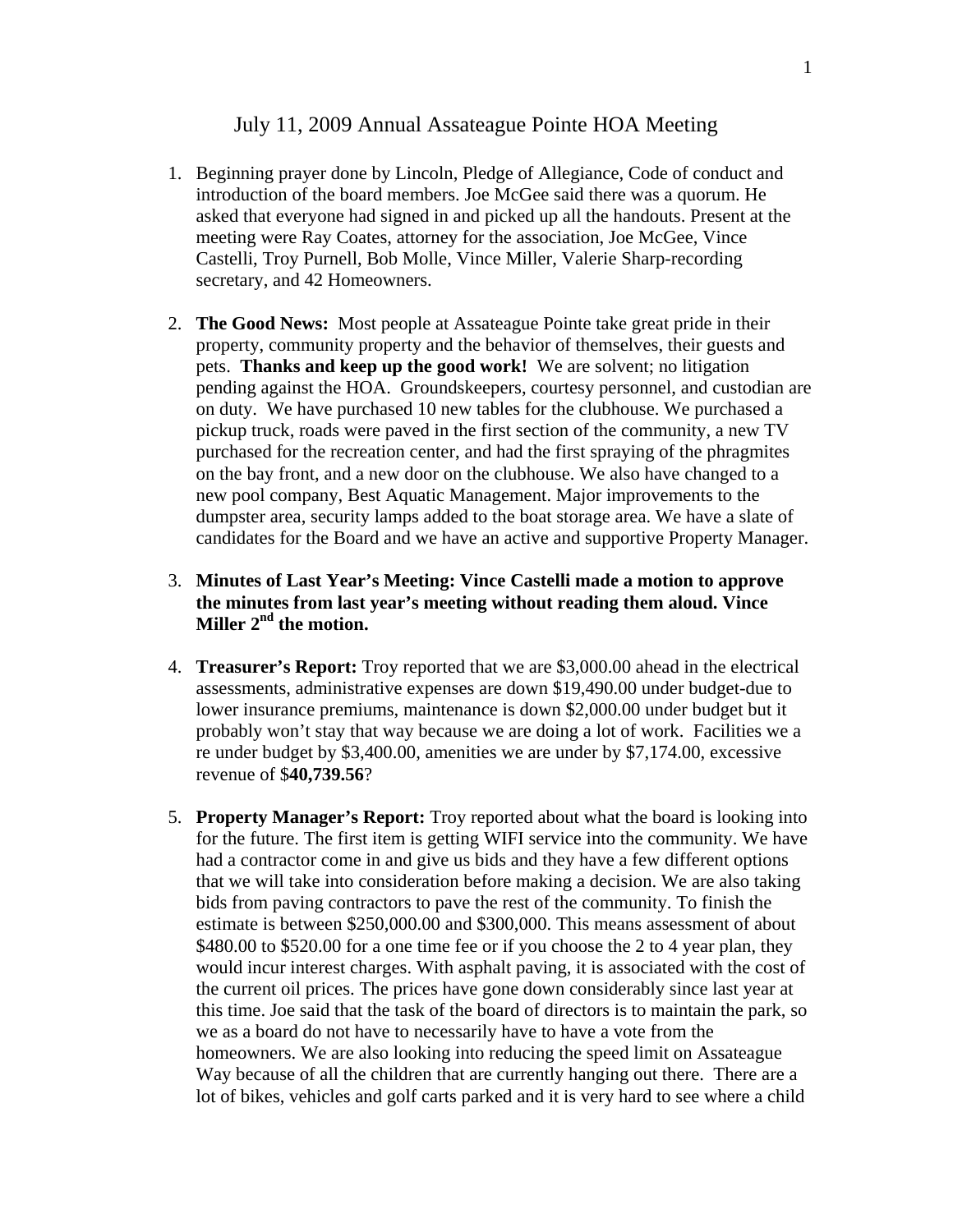might walk out from. Joe related a story that happened last night, involving a stolen golf cart. The individual was driving erratically behind some homes and without head lights. A homeowner yelled to him to slow down and he then went behind other homes and proceeded to crash and then leave the golf cart in someone else's driveway. He was spotted by another homeowner on foot walking into a different house. The individual was caught and arrested and it turned out to be a homeowner's stepson. The moral of this story is that everyone worked together for their community to see where this reckless driver went and then called the authorities. Erosion control was to be completed in April and May, but due to the weather, it got started a little later and is will be completed by the end of next week. Any other problems should be told to Valerie in the front office, so it can be looked at. The reader board has had a piece of plexi-glass installed to prevent changing the lettering around; the clubhouse board will also be installed. Changing the format of the newsletter this time was deterred a little because of the down time of the computers getting hit by lightning. Joe said that in the future the newsletter will be proof read before sending it out.

#### **6. Committee Reports:**

- **a.** Beautification Committee –Carl Thompson reported that the pier had 3 broken pipes this year and they replaced the water valve and a timer was added to the flower bed by the pier. The life guard stands were painted. Screens replaced in clubhouse. Paddle boats are not being tied up. I recommend algae control in all the ponds, and signs for the all bathrooms that say to turn off the lights when leaving. Carl wanted to thank everyone that helped on community day this year. Carl also had a list for recommendation to the board. The killing of the phragmites on the bay side might be able to get money assistance from the state. Valerie will look into.
- **b.** ECC-Cathy Ortel wanted to thank her committee members for their help and time given to do the work involved in doing the inspections, including the follow up inspections. She also thanked all the homeowners that didn't get a letter. She said that she sent out 322 notices on the first inspections. She currently is working with 95 homeowners who have had to have extensions on their notices because of illnesses, death, etc. She had 60 people who did not respond at all. The main violation in the community is WEEDS. We will be going after repeat homeowners from last year that got fined and never completed the work. This year these same people have the same offenses and have not responded or completed the work, so we are not only putting the fine system in place again but this year the work will be completed by a contractor and it will be paid by the homeowner. Another issue was brought to our attention and that was **having ALL the posts on the courtyard fences go back to the original color, which is WHITE. The board approved this as of the May 2, 2009 meeting.** Another thing that was approved by the board **was that every homeowner has to have their roof vents done in an approved color and it must be completed by 2011, (3years).** Last year we had 11 homeowners fined and a few appealed to the board and they plead there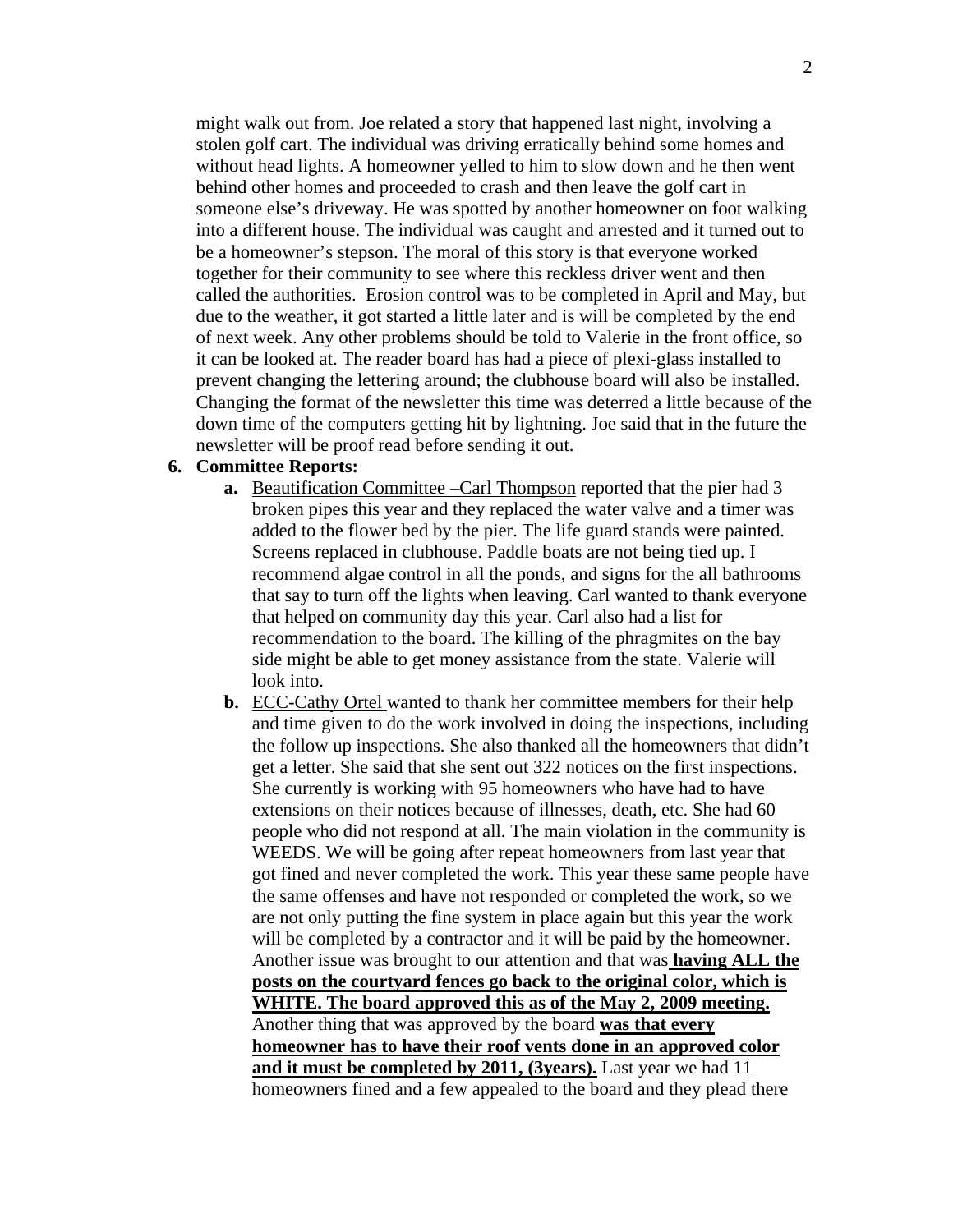case and all were fined. Cathy said that the committee asks for cooperation in these matters because it benefits every single homeowner in our community and that is why the community looks as well as it does. Cathy also said if any homeowner has suggestions please drop a note off at the front office to give us your input. The committee's policy is that every situation be handled with written documentation, this benefits all parties involved.

- **c.** Entertainment Committee: Joe said that we had a newsletter issue about not getting it out on time. We are working on a new format and the computer got hit 3 separate times by electrical storms and it was sent out and it wasn't proof read. We will be proofing it before it goes out in the mail. He addressed the problem of people coming to an event and going out to the store and buying a side dish instead of making something home made. In past years that was the best part of some of the events. Everyone wanted to know who made what and how they did it. It was really flavorful and you also had a lot of interaction with different homeowners. So the committee has thoughts of supplying all the side dishes and charge more for the event. Joe asked that if anyone has any ideas about new events that we could add to the events calendar, would be very much appreciated.
- 7. **Value-**Troy said we need to keep the yard art to a minimum! It interferes with the weed whacking and mowing procedures. Weed whacking damage is a fineable offense if you do not have your home bordered. **All homes need to be bordered around the entire house by 2010.** Budget wise we have 8 delinquencies and liens have been put on these properties. Joe McGee said the board is taking an active approach to this matter.
- **8. New Business:** Joe said Troy had found out information about having WIFI connections in the community. The first option would be to have it in the Clubhouse and Rec. Center and everyone could just go to the building and get it. The second option was to have it in these buildings and anyone who wanted to have access could pay a fee to do so. The third option would to have it thru out the community and each homeowner that wants it would pay for it individually. Vince Miller reported that we have 5 street signs down and they are going to be replaced with the same style sand blasted signs that are original to the community. Troy made the arrangements to get someone to do these signs. The cost of them was a factor in getting them completed and then it was decided to have all the signs uniform thru out the community. If we decided to change over to the modern signs, we would have to replace 58 street signs in the community. Joe asked for volunteers to count ballots after the meeting. Cathy Ortel, Melanie Dixon and Debbie Deckard.
- **9. Introduction of candidates: Dara Murray, Troy Purnell. Vince Castelli, and Vince Miller** spoke to the homeowners about themselves and why they want to be on the board of directors and what they had to offer. The results from the vote will be posted in the next newsletter.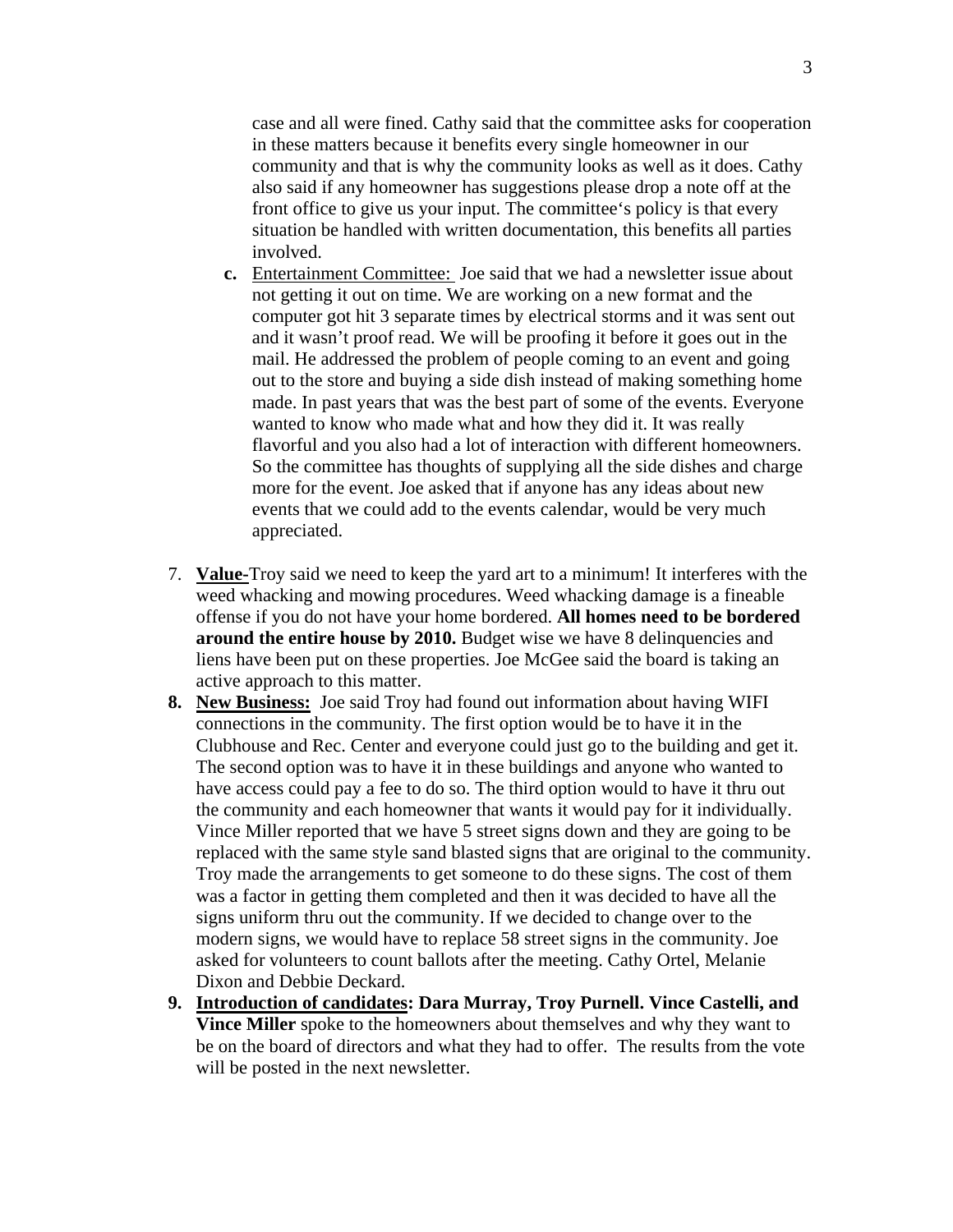#### **10. Open Discussion:**

**Andy Lapinski-Lot#408-**He was asking about the taxes going up again. Troy told him that taxes were on a 3 year rotating cycle and this is the  $3<sup>rd</sup>$  year of the rotation. He said he could try and appeal to the county. Troy said we will be reassessed next year and they would most likely go down.

**Bud Dyer-**Lot#370- The shed at the main pond is in need of repair or replacement. Joe said it would be taken care of.

**Gary Murray-**Lot#507-noticed we have kids coming thru the spray fields into our community again. Valerie said that she was told about it by a homeowner as the kids were going over the fence and she called Frontier Town and they were apprehended and told that is was illegal to trespass on this land.

**Dale Dotson-**Lot#206-The mosquito spraying is affecting his health. Valerie will call the county and get it taken care of.

**Joan Chambers-Lot#197-Why do homeowners have to border everything in** there yard but the common areas are not bordered. Joe replied that it is a limited space for the mowers to go thru each yard and in the common areas; these issues are not problems because there is enough room for the mowers to continue with ease. When she received her assessment in the mail she was surprised. Joe responded by saying it was put in the newsletter and posted on the web site.

**Carl Thompson-**Lot#108-On August 8, 2009 we will be the Murder Mystery Night. The cost is \$18.00 per person and we are enforcing the cut off date. We will accept 120 for the capacity of the Clubhouse. We will NOT accept anyone at the door!

**Melanie Dixon-**Lot#320- said that all the cut off dates should be adhered to. No more last minute at the door. Joe told her they have tried over the years to adhere to this but not everyone comes down on a regular basis. They come down when the weather is nice and decide that day to go to the event. Melanie wanted the newsletter and minutes on the web site updated. She also wanted to be given more time and be better informed when there is a special assessment. Joe answered by saying that the board had to make a quick decision because of the costs that was involved.

**Dara Murray-**Lot#507-asked about replacing the existing marquis sign with an electronic one that could be controlled from the front office. Joe said that Troy looked into that and the cost for one would be \$25,000.00. No one on the board thought we should have that. Troy is looking into a plexi-glass cover for the marquis signs.

## **Joe McGee added that the Shrimp Feast is coming up on July 25th**

**David Schaffner**-Lot#411-said he just seeded and fertilized his yard and he now has dead spots because of the grounds crew. He would rather mow it himself. Joe told him he has that option, he can just go to the office and request no mowing. David wanted to know if there was a way to make a gate adjustment for motorcycles. Troy said he will contact the vendor.

**Andy Lapinski**-Lot#408- asked about the cost of another assessment for getting all the roads completed. Troy said homeowners could pay a range of assessment